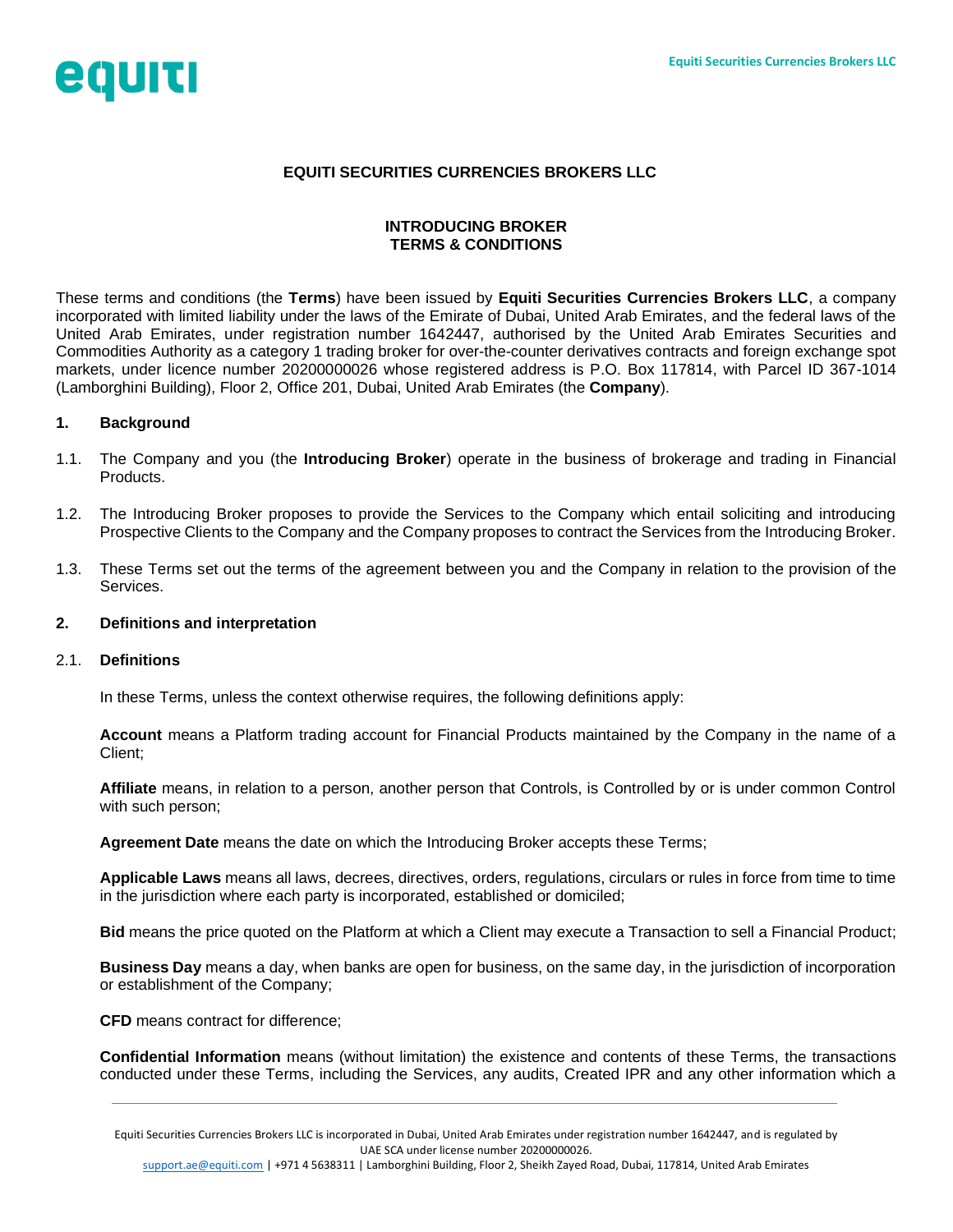

reasonable business person would regard as confidential including information relating to the parties, an Affiliate, a Client or Prospective Client;

**Control** means (i) the legal or beneficial ownership, directly or indirectly, of more than fifty per cent (50%) of the share capital or other voting Ownership Interests of any person or (ii) the ability, directly or indirectly, to procure the appointment of more than half of the board or other controlling body of any person (and **Controlled** will be construed accordingly);

**Created IPR** has the meaning ascribed to it in clause [10.1;](#page-6-0)

**Client** means an Existing Client or an Introduced Client;

**Eligibility Criteria** means the eligibility criteria set out in clause [5.1;](#page-3-0)

**Existing Client** means a person who has opened an Account and entered into an Operative Agreement with the Company but is not an Introduced Client;

**Financial Products** means financial products comprising of CFD's, Forex and any other financial products that can be traded on the Platform, from time to time;

**Foreign Exchange** means a pair of two different currencies whose exchange rates are traded in the foreign exchange market;

**Forex** means a Future or a CFD, where the asset sold under the contract is Foreign Exchange;

**Future** means rights under a contract for the sale of a commodity or asset of any other description under which cash settlement, in lieu of physical delivery, is to be made at a future date and at a price agreed on when the contract is made;

**Intellectual Property Rights** means patents, utility models, rights to inventions, copyright and neighbouring and related rights, moral rights, trademarks and service marks, business names and domain names, rights in get-up and trade dress, goodwill and the right to sue for passing off or unfair competition, rights in designs, rights in computer software, database rights, rights to use, and protect the confidentiality of, confidential information (including knowhow and trade secrets), and all other intellectual property rights, in each case whether registered or unregistered and including all applications and rights to apply for and be granted, renewals or extensions of, and rights to claim priority from, such rights and all similar or equivalent rights or forms of protection which subsist or will subsist now or in the future in any part of the world;

**Introduced Client** means a Prospective Client that has satisfied the Eligibility Criteria;

**KYC** means know your Client**;**

**Margin** means the margin amount required by the Company to enter into or maintain an open Position as determined by the Company, from time to time, in the Company's sole discretion;

**Offer** means the price quoted on the Platform at which a Client may execute a Transaction to buy a Financial Product;

**Operative Agreement** means one or more agreements entered into between a Client and the Company setting out, among others things, the terms and conditions pursuant to which a Client is granted access to and permitted to utilise the Platform, and will be deemed to include any addendums, schedules and risk disclosure notice, accessible though the Website;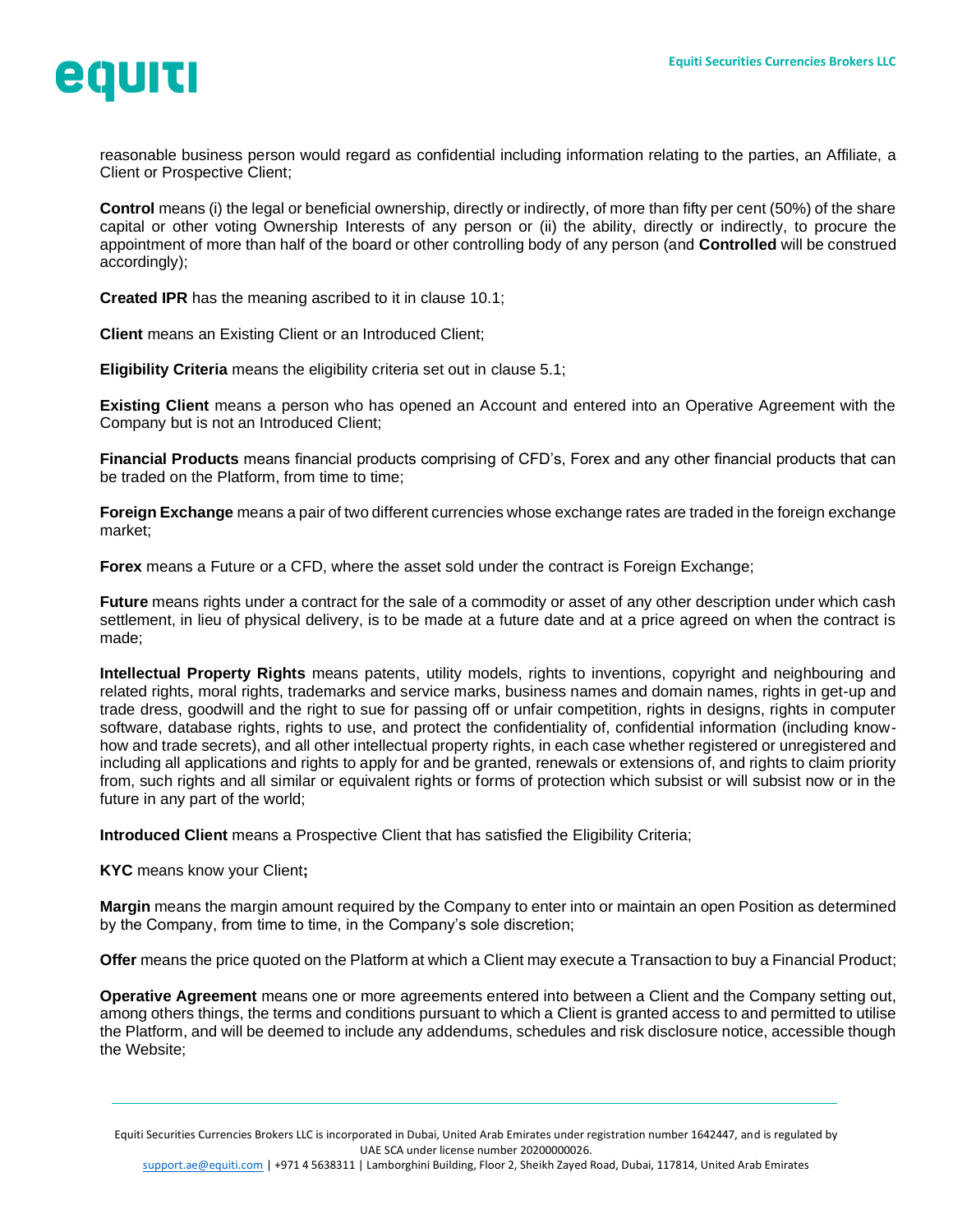

**Ownership Interests** means any direct or indirect interest in the shares or any other equity securities, options, warrants and the right to purchase, subscribe for or acquire any shares or other equity securities, and any interest in any securities convertible into or exchangeable for any shares or other equity securities, in all cases, in any person;

**Platform** means the online platform maintained and operated by the Company that enables persons to open an Account;

**Portal** means a messaging portal facilitated through the Website and accessible through an Account enabling instantaneous communication between a person with access to an Account and the Company;

**Portal Access** has the meaning ascribed to it in clause [4;](#page-3-1)

**Position** means, in relation to a Financial Product:

- (a) a buy position, commonly referred to as a long position or hedging position, that, in perpetuity until closed, appreciates in value if market prices in the underlying asset increase, and depreciates in value if the market prices in the underlying asset decrease; or
- (b) a sell position, commonly referred to as a short position or hedging position, that, in perpetuity until closed, appreciates in value if market prices in the underlying asset decrease, and depreciates in value if market prices in the underlying asset increase;

**Promotional Material** means any verbal, written, visual, or audio communication or representation, directly or indirectly relating to the Platform, the Company or a Company Affiliate, the Company's or a Company Affiliate's business, directed at any person, including Clients or Prospective Clients;

**Prospective Client** means a person that is not a Client;

**Regulatory Rules** means the Securities and Commodities Authority rules and guidance, as amended from time to time;

**Rules** means the Arbitration Rules of Dubai International Arbitration Center Arbitration Centre, as amended, from time to time;

**Remuneration** is detailed in the Schedule;

**Services** has the meaning ascribed to it in clause [3;](#page-3-2)

**Spread** means the difference between the Bid and Offer;

**Term** has the meaning ascribed to it in clause [16.1;](#page-9-0)

**Termination Date** means the date on which these Terms are terminated in accordance with clause [16;](#page-9-1)

**Transaction** means a Financial Product transaction entered into or executed by or on behalf of a Client in accordance with the Operative Agreement;

**VAT** means value added tax; and

**Website** means the internet domain [www.equiti.com](http://www.equiti.com/) and any sub-domains.

#### 2.2. **Interpretation**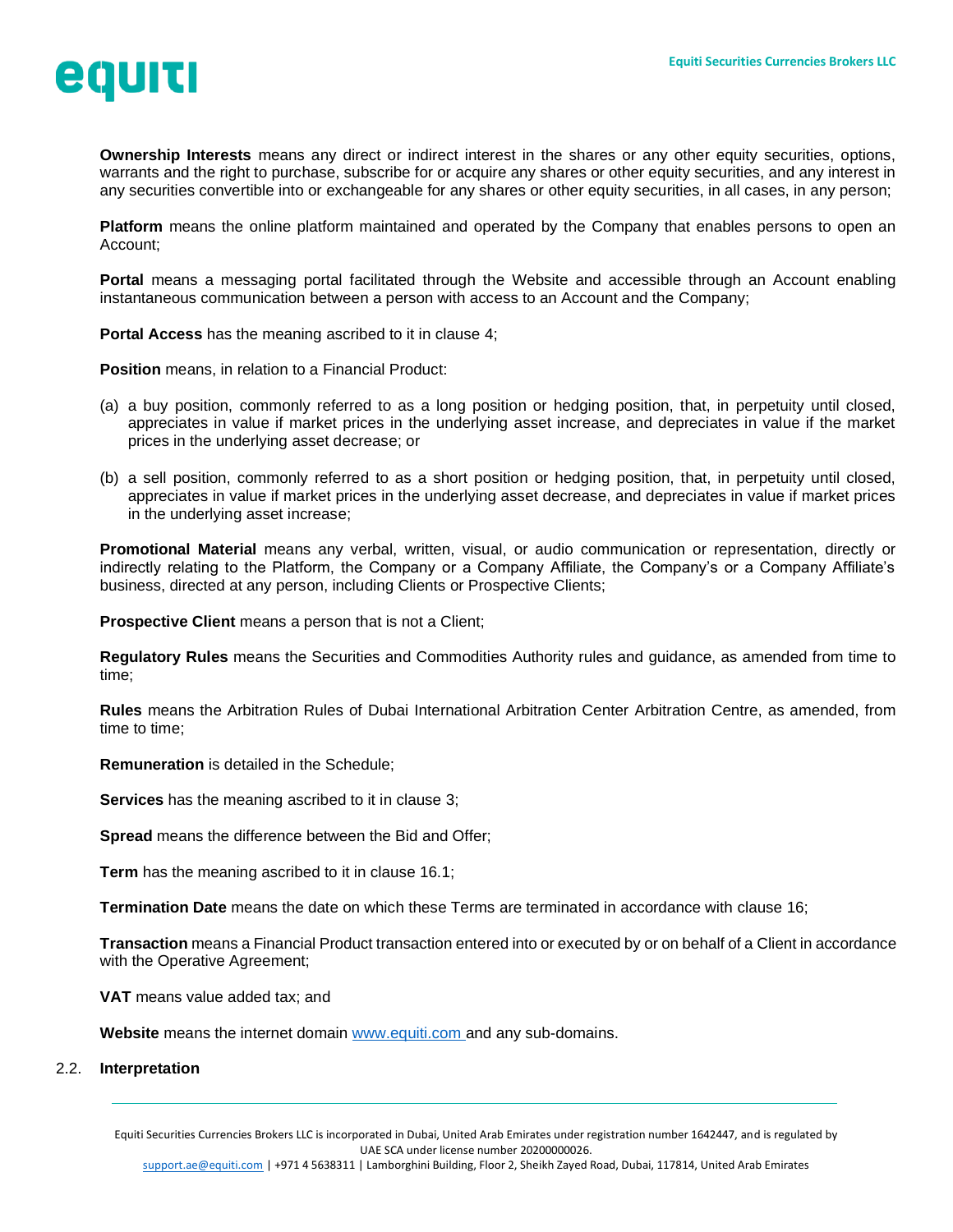

Unless the context otherwise requires, references to:

- (a) **month**, **monthly**, **year** and **yearly** and any other references in time will be construed by reference to the Gregorian calendar;
- (b) **writing** or **written** includes any mode of representing or reproducing words in a legible and non-transitory form including documents and information sent by email;
- (c) **duly authorised representative** means a person that is authorised by a party to act for, in the name of and on behalf of, that party for a specific purpose, where such authorisation is valid for all relevant purposes (including as evidence before a court) under the laws applicable to the party granting such authority;
- (d) words in the singular include the plural and vice versa;
- (e) any phrase introduced by the term including, include, in particular or any similar expression will be construed as illustrative and will not limit the sense of the words preceding that term;
- (f) **persons** include individuals, firms, partnerships, limited liability partnerships, companies, bodies corporate, corporations, unincorporated associations, governments, authorities, agencies and trusts (in each case, whether or not having separate legal personality);
- (g) **clauses** are to clauses of these Terms;
- (h) **Schedules** attached to these Terms (including their respective attachments, if any) form an integral part of these Terms;
- (i) clause headings are included for ease of reference only and will not affect the interpretation of these Terms;
- (j) a statute or statutory provision will include all sub-ordinate legislation made from time to time under that statute or statutory provision; and
- (k) a statute or statutory provision is a reference to it as amended or extended from time to time, or as replaced with equivalent or similar provisions.

### <span id="page-3-2"></span>**3. Services**

The Introducing Broker will solicit Prospective Clients in an effort to convert such Prospective Clients to Introduced Clients (the **Services**).

### <span id="page-3-1"></span>**4. Portal Access**

The Company will provide the Introducing Broker with access to the Portal to enable the Introducing Broker to provide the Services (the **Portal Access**). Subject to applicable data protection regulations, the Portal Access will keep a record of the Introduced Clients of the Introducing Broker and allow the Introducing Broker to monitor the Remuneration.

### **5. Introduced Clients**

- <span id="page-3-0"></span>5.1. A Prospective Client will be deemed an Introduced Client, if that person satisfies all the following conditions:
	- (a) is introduced to the Company by the Introducing Broker;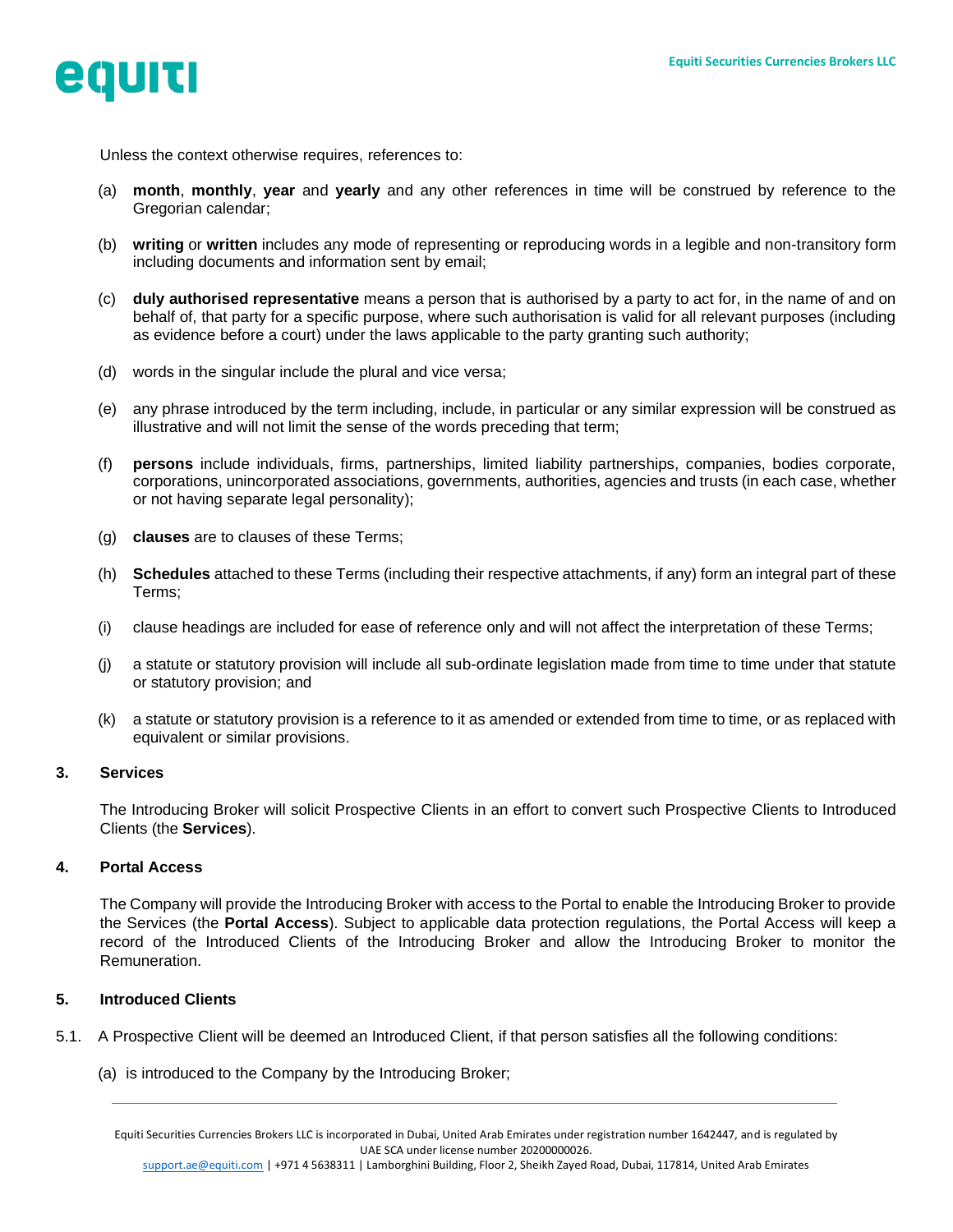

- (b) as determined by the Company, in the Company's sole discretion, from time to time:
	- i. satisfies the Company's Account opening requirements;
	- ii. provides to the Company the KYC information requested by the Company;
	- iii. satisfies the Company's compliance requirements; and
	- iv. carries out the Company's Account opening procedure;
- (c) enters into an Operative Agreement;
- (d) in the course of opening an Account follows the Introducing Broker's referral link to the Platform;
- (e) opens an Account; and
- (f) after opening the Account, sends a confirmation email or an introducing broker form to the Company requesting the Company to associate its Account to the Introducing Broker, after opening the Account,

## (collectively, the **Eligibility Criteria**).

5.2. The Company will deem an Introduced Client as an Existing Client for the purposes of these Terms if, at any time, an Introduced Client notifies the Company that the Introduced Client desires to be disassociated from the Introducing Broker.

### **6. Remuneration**

- 6.1. The parties agree that the Company will compensate the Introducing Broker for the provision of the Services, by advancing to the Introducing Broker the Remuneration.
- 6.2. All amounts payable by the parties under these Terms, including the Remuneration, are stated inclusive of VAT or any other applicable tax.

### <span id="page-4-2"></span><span id="page-4-1"></span>**7. Right to audit**

- <span id="page-4-0"></span>7.1. The Company will have the right to examine the Introducing Broker's books and records relating to the Remuneration or Services on reasonable grounds.
- 7.2. For the purposes of clause [7.1,](#page-4-0) the Introducing Broker grants to the Company and its professional advisers a right of access to the Introducing Broker's premises, systems, data storage, documents and information on the giving of reasonable notice during business hours.
- 7.3. For the purposes of clause [7,](#page-4-1) the Company and its professional advisers will use reasonable endeavours to ensure there is no interruption to the business of the Introducing Broker.

### **8. Introducing Broker's obligations**

During the Term, the Introducing Broker must:

(a) manage, supervise and complete the Services reliably and professionally, in accordance with these Terms in all material respects;

Equiti Securities Currencies Brokers LLC is incorporated in Dubai, United Arab Emirates under registration number 1642447, and is regulated by UAE SCA under license number 20200000026.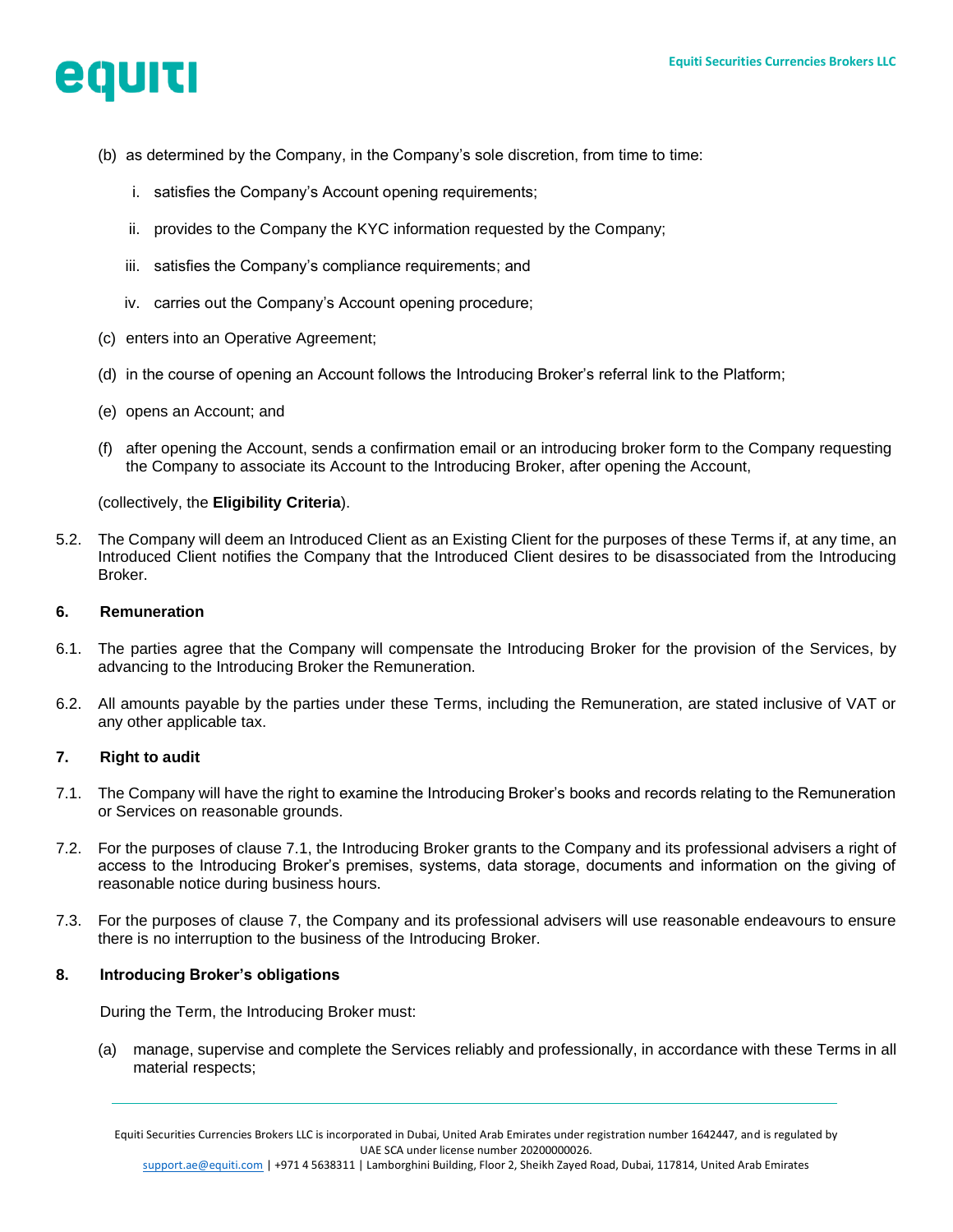

- (b) meet any performance dates in relation to the Service to the best of its abilities;
- (c) carry out all the Introducing Broker obligations under these Terms including the Introducing Broker obligations related to the Services;
- (d) provide the Services with reasonable skill, expertise and care and in accordance with best industry practice in relation to the Services from time to time;
- (e) in no capacity to whatsoever bind or otherwise represent itself as able to bind the Company in relation to trades with Clients or Prospective Clients nor act as an agent, appointed representative or as an authorised representative of the Company or a Company Affiliate. The Introducing Broker must at all times take all reasonable measures to inform Prospective Clients and Introduced Clients in writing that:
	- i. the Introducing Broker and the Company or and any Company Affiliate are separate and unaffiliated; and
	- ii. a Client is a Client of the Company and not a Client of the Introducing Broker;
- (f) not register or operate for and on behalf a Client an Account or execute any Transaction in relation to which the Company provides services to the Client pursuant to the Operative Agreement, unless the Introducing Broker is duly authorised by the Client pursuant to the Regulatory Rules;
- (g) not make misrepresentations to Clients, Prospective Clients or other persons relating to the Company or a Company Affiliate;
- (h) not make any recommendation, including trading recommendations, give advice, accept any commitment or responsibility, or guarantee on any matter for or on behalf of the Company or Company Affiliate;
- (i) not issue, publish, distribute or utilise Promotional Material without the prior written consent of the Company;
- (j) provide the details and evidence of the Introducing Brokers business activities at the Company's request;
- (k) notify the Company of any regulatory or legal investigation or illegal interference into its commercial affairs and disclose to the Company details of any previous sanctions imposed on the Introducing Broker;
- (l) not to accept funds from the Clients;
- (m) instruct the Clients to deposit or wire transfer any funds directly to the Company's bank account; and
- (n) in no way represent to any Prospective Client or Client that the Company will provide a guarantee against losses or limit the losses of a Client or that the Company may refrain from collecting any required Margin.

### <span id="page-5-1"></span>**9. Confidential Information**

- <span id="page-5-0"></span>9.1. Subject to clause 9.2, the Introducing Broker irrevocably agrees and undertakes, during the Term and after the Termination Date, to the Company:
	- (a) to use its best endeavours to keep confidential, and its officers, employees, agents and professional and other advisers keep confidential, all Confidential Information; and
	- (b) not to give, disclose, sell, transfer, charge or otherwise dispose of the whole or any part of the Confidential Information to any other person; or

Equiti Securities Currencies Brokers LLC is incorporated in Dubai, United Arab Emirates under registration number 1642447, and is regulated by UAE SCA under license number 20200000026.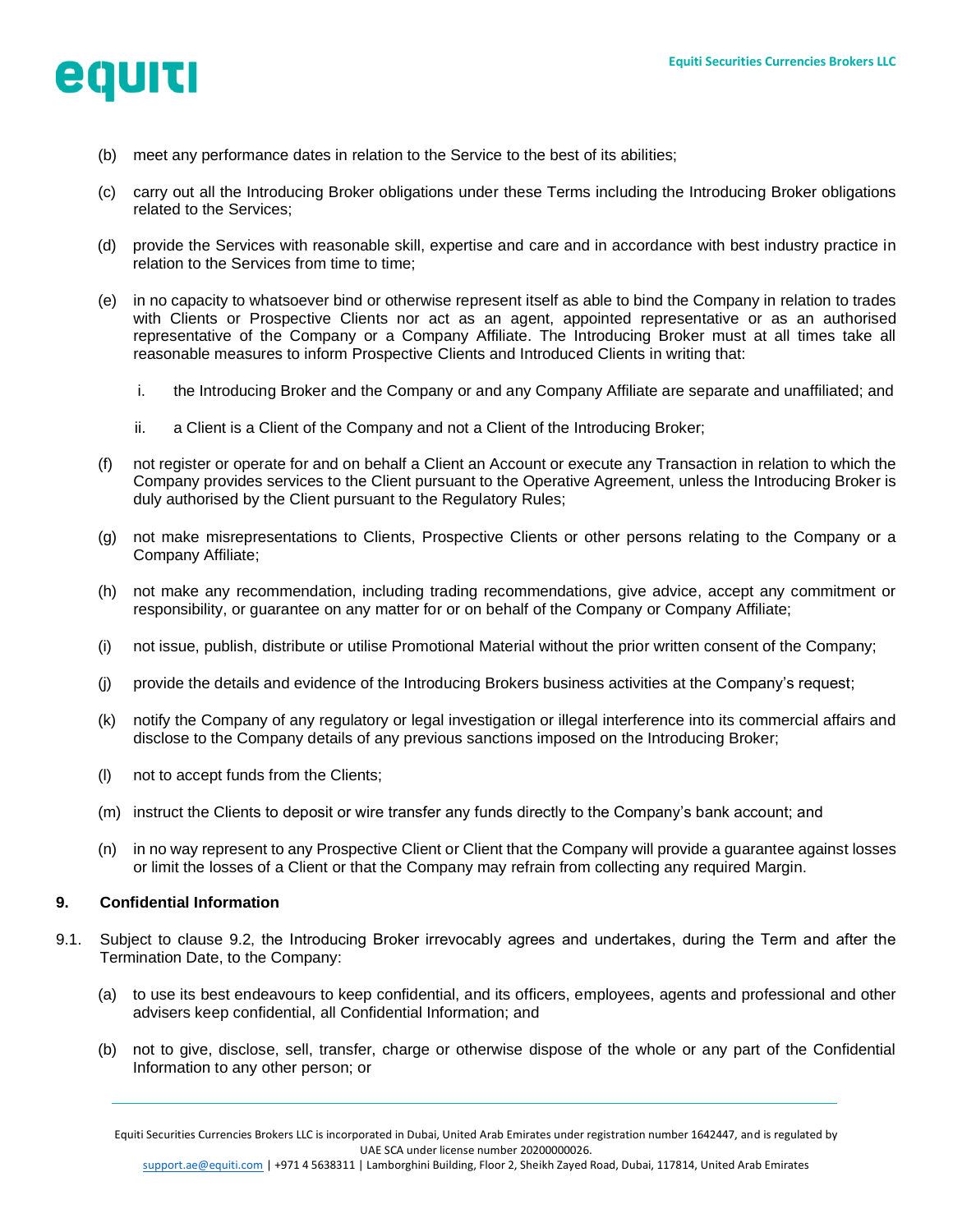

- (c) not to use the Confidential Information other than for the purposes of the transactions contemplated under these Terms.
- <span id="page-6-1"></span>9.2. Clause [9.1](#page-5-0) does not apply to:
	- (a) information which is or becomes publicly available (otherwise than as a result of a breach of clause [9.1\)](#page-5-0); and
	- (b) the disclosure of information to the extent such disclosure is required by law, any court of competent jurisdiction, any governmental, official or regulatory authority, or any binding judgment, order or requirement of any other competent authority.

### <span id="page-6-4"></span>**10. Intellectual property**

- <span id="page-6-0"></span>10.1. These Terms does not transfer any interest in Intellectual Property Rights. All Intellectual Property Rights developed or created by a party pursuant to the transactions contemplated under these Terms will be owned by the Company (**Created IPR**).
- <span id="page-6-2"></span>10.2. The Company may grant, in writing, to the Introducing Broker a non-exclusive, personal, royalty-free license during the Term to use certain of its Created IPR in relation to the transactions contemplated under these Terms to the extent necessary for the Introducing Broker to carry out the Services and its obligations under these Terms.
- 10.3. At the end of the Term, any license to use the Created IPR under clause [10.2](#page-6-2) will expire and the Introducing Broker will cease to use that Created IPR and will return any physical embodiment of the Created IPR (including any copies) in its possession or control to the Company.

### <span id="page-6-5"></span>**11. Data protection**

Both parties will comply with all applicable data protection and privacy laws and regulations under Applicable Law.

### <span id="page-6-3"></span>**12. Restrictive covenants**

The Introducing Broker irrevocably agrees, undertakes and covenants with the Company that, during the Term and for a period of two (2) years after the Termination Date, the Introducing Broker will not, directly or indirectly, without the prior written consent of the Company:

- (a) solicit or entice away, endeavour to solicit or entice away, or cause to be solicited or enticed away from the Company or any Company Affiliate any manager, employee of the Company or Company Affiliate, whether or not such person would commit any breach of the contract of employment by reason of leaving the service with the Company or Company Affiliate, or;
- (b) solicit or entice away, endeavour to solicit or entice away, or cause to be solicited or enticed away from the Company or any Company Affiliate any Client of the Company or Company Affiliate;
- (c) employ any person who is, or was during the Term, directly or indirectly engaged by the Company or Company Affiliate and who by reason of such engagement is or may be likely to be in possession of any Confidential Information or trade secrets relating to the business of the Company or the Company Affiliate; and
- (d) canvass, solicit, or entice away, endeavour to canvass, solicit or entice away, or have any business dealings with any person who is, or was during the Term:
	- i. provided with goods or services related to the business of the Company or Company Affiliate or any supplier of goods or services to the Company or Company Affiliate related to the business of the Company or Company Affiliate; or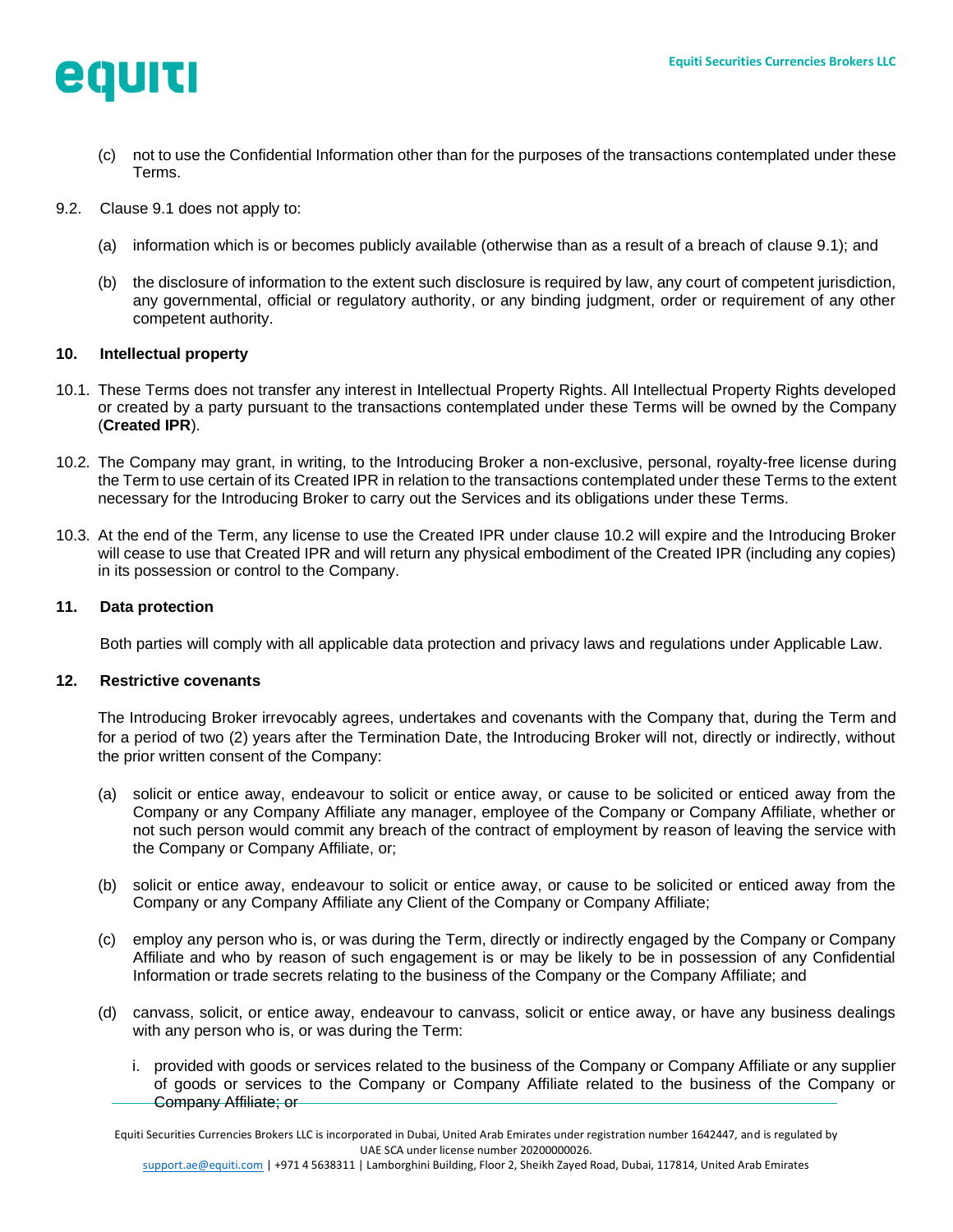

ii. negotiating with the Company or Company Affiliate in relation to any such supply by or to the Company or Company Affiliate of goods or services related to the business the Company or Company.

## <span id="page-7-1"></span>**13. Limitation of liability**

The Company will not be liable to the Introducing Broker for costs, claims, demands, liabilities, damages and expenses (including legal costs and expenses) incurred by the Introducing Broker in connection with any prosecution or civil claims made by any third party, (including a Client or Prospective Client), against the Introducing Broker, or the defence of any such prosecution or civil claim, relating to the breach or alleged breach of any of the obligations, covenants and undertakings given by the Introducing Broker in relation to the Services under in these Terms.

### <span id="page-7-2"></span>**14. Indemnities**

- 14.1. Without prejudice to the rights and remedies of the Company pursuant to these Terms, the Introducing Broker will indemnify the Company against:
	- (a) all costs, claims, demands, liabilities, damages and expenses (including legal costs and expenses) incurred by the Company in connection with any prosecution or civil claims made by any third party, including a Client or Prospective Client, against the Company, or the defence of any such prosecution or civil claim; and
	- (b) all costs and expenses (including legal costs and expenses) reasonably incurred by the Company in connection with any claims or demands made by the Company against the Introducing Broker,

in each case relating to the breach or alleged breach of any of the obligations of the Introducing Broker and the covenants and undertakings given by the Introducing Broker in these Terms or any other agreement that the Introducing Broker may have entered into with a Client.

12.2 Without prejudice to the Company's right to claim the full amount owed by the Introducing Broker to the Company under these Terms, if any, the Company has the right to set-off such amount against the Remuneration.

#### <span id="page-7-0"></span>**15. Representations and warranties**

- 15.1. For the duration of the Term, the Company, represents and warrants to the Introducing Broker, that:
	- (a) it is a company, duly incorporated and validly existing under the laws of the country or place of its current incorporation;
	- (b) it has the legal right, full power and authority to enter into and perform its obligations under these Terms;
	- (c) these Terms, when accepted, will constitute valid, legal and binding obligations on that party in accordance with its terms;
	- (d) the entry into and delivery of, and the performance by that party of these Terms will not result in any breach of any provision of its constitutive documents or result in any claim by a third party against any other party or result in the breach of any law or regulation binding upon that party;
	- (e) all authorisations required to enable that party lawfully to enter into, exercise its rights and comply with its obligations in these Terms have been obtained and are in full force and effect; and
	- (f) that party is not insolvent and is able to pay its debts as they fall due.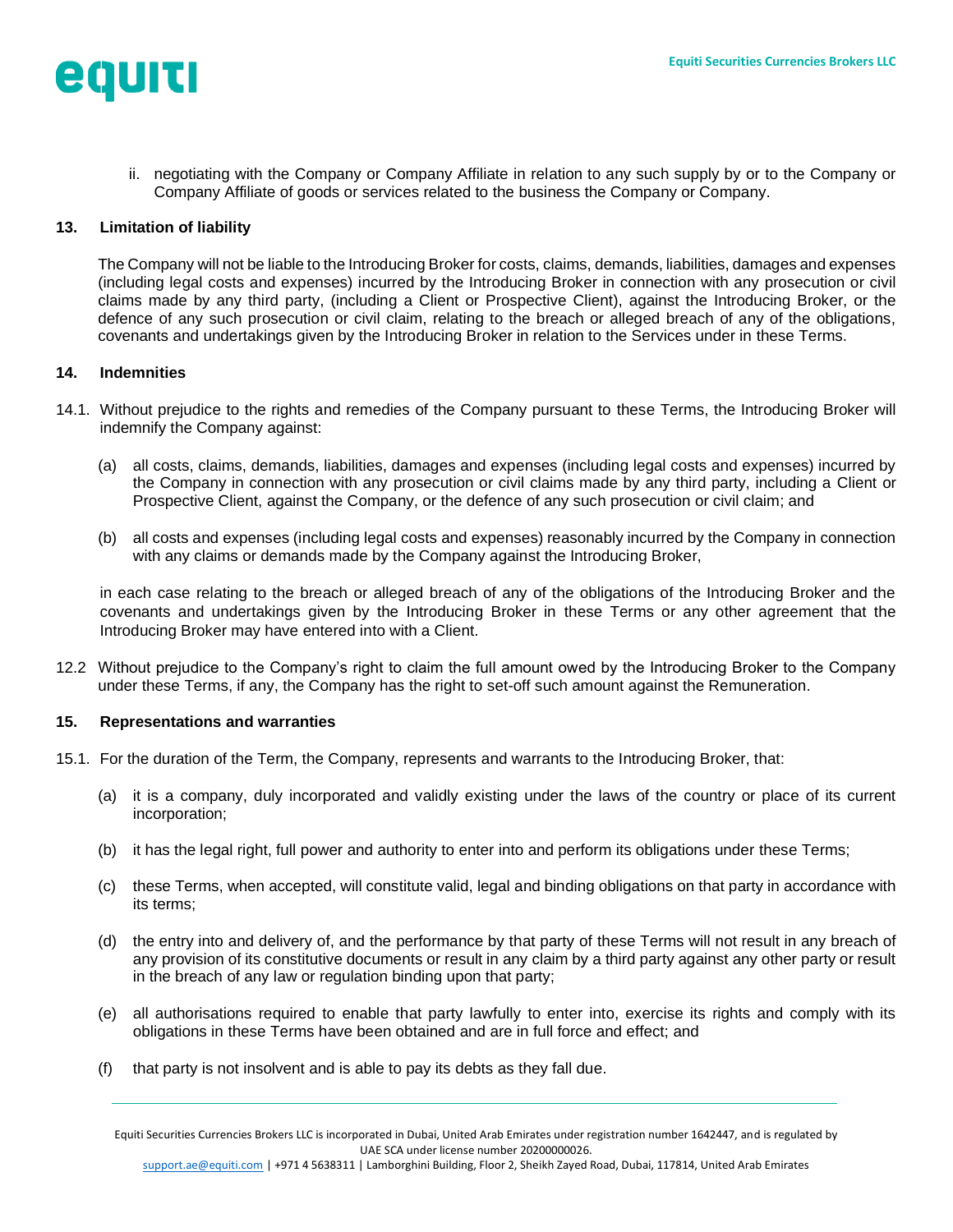

- 15.2. For the duration of the Term, the Introducing Broker, if a legal person, represents and warrants to the Company, that:
	- (a) it is a company, duly incorporated and validly existing under the laws of the country or place of its current incorporation;
	- (b) it has the legal right, full power and authority to enter into and perform its obligations under these Terms;
	- (c) these Terms, when accepted, will constitute valid, legal and binding obligations on that party in accordance with its terms;
	- (d) the acceptance of, and the performance by that party of these Terms will not result in any breach of any provision of its constitutive documents or result in any claim by a third party against any other party or result in the breach of any law or regulation binding upon that party;
	- (e) all authorisations required to enable that party lawfully to enter into, exercise its rights and comply with its obligations in these Terms have been obtained and are in full force and effect; and
	- (f) that party is not insolvent and is able to pay its debts as they fall due.
- 15.3. For the duration of the Term, the Introducing Broker, if a natural person, represents and warrants to the Company, that:
	- (a) it has the legal right, full power and authority to enter into and perform its obligations under these Terms;
	- (b) these Terms, when accepted, will constitute valid, legal and binding obligations on that party in accordance with its terms;
	- (c) it has obtained all authorisations required to enable that party lawfully to enter into, exercise its rights and comply with its obligations in these Terms have been obtained and are in full force and effect;
	- (d) it is a natural person having the full capacity to enter into these Terms; and
	- (e) it is not bankrupt and able to pay its debts as they fall due.
- 15.4. For the duration of the Term, the Introducing Broker represents and warrants to the Company, that:
	- (a) providing the Services to the Company is in accordance with and does not violate Applicable Law and the Regulatory Rules;
	- (b) if requested by a regulatory authority or law enforcement agency, the Introducing Broker will cooperate with any regulatory authority or law enforcement agency in relation to the provision of the Services to the Company;
	- (c) in the course of providing the Services, the Introducing Broker will deal with Clients in a transparent manner and expressly inform Client of the Introducing Brokers role as an introducing broker and disclose to Clients or Prospective Clients that the Introducing Broker is entitled to receive commission or other benefits as part of the Introducing Brokers role as an introducing broker in accordance with these Terms, any addendum to it, Applicable Law, and the Regulatory Rules; and
	- (d) in the course of providing the Services it shall ensure compliance with Applicable Laws and the Regulatory Rules, including:
		- i. maintaining adequate policies and procedures to ensure compliance with the relevant requirements;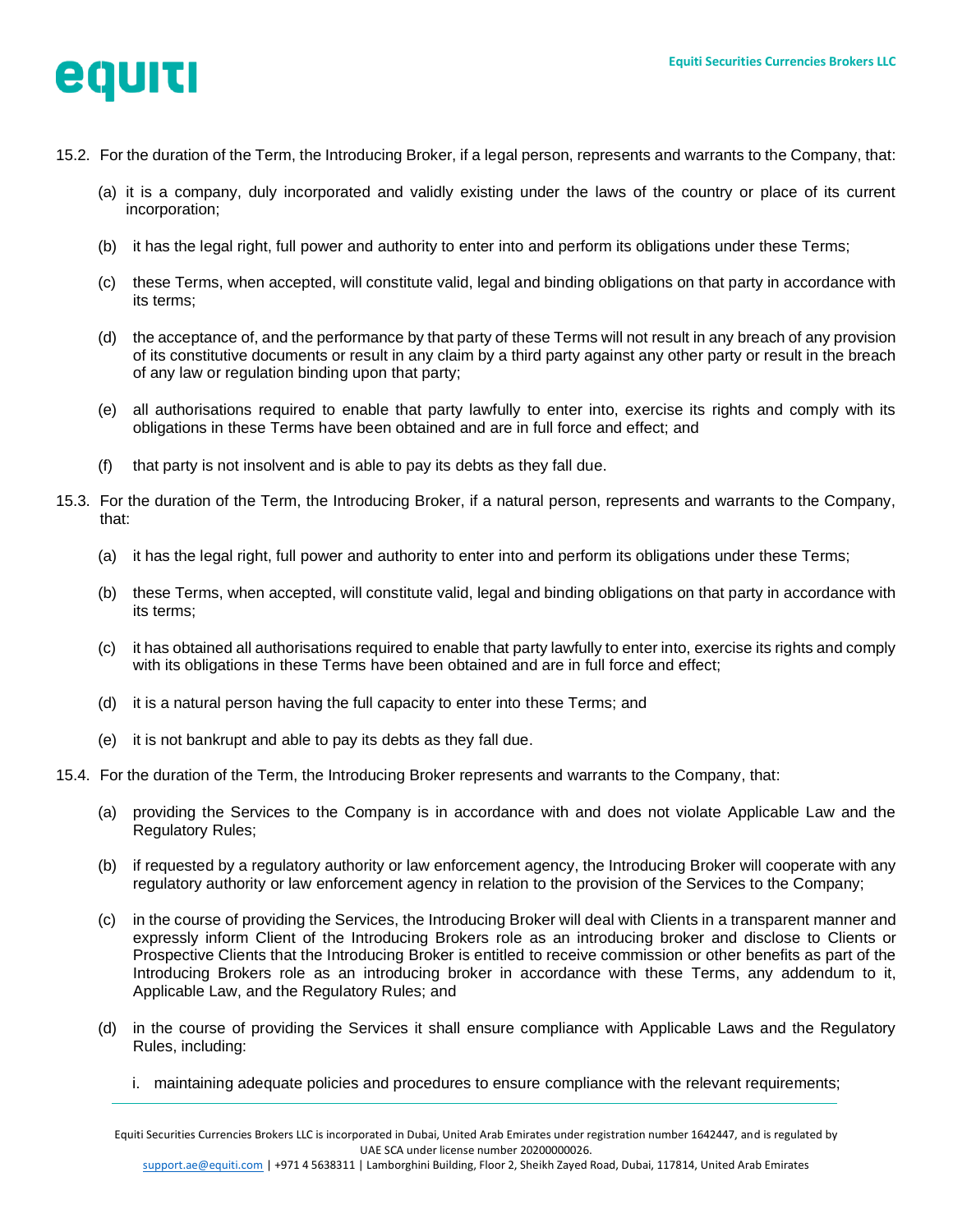

- ii. promptly report to the Company any request or demand for any undue financial or other advantage of any kind received by the Introducing Broker in connection with the performance of these Terms; and
- iii. ensuring that any officer, employee, agent, representative or such other person connected to the Introducing Broker complies with the relevant requirements.

## <span id="page-9-1"></span>**16. Duration and termination**

- <span id="page-9-0"></span>16.1. These Terms will come into force on the Agreement Date and remain in force until terminated in accordance with these Terms (the **Term**).
- 16.2. Each of the parties will have the right at any time to terminate these Terms, without cause, and without the need for a judicial order, by giving ten (10) Business Days notice in writing to the other party.
- <span id="page-9-2"></span>16.3. The Company will have the right at any time to terminate these Terms with immediate effect, for any of the reasons listed in this clause 16.3, without the need for a judicial order, by giving notice in writing to the Introducing Broker:
	- (a) if the Introducing Broker defaults to a material extent in the due observance or performance of any of the terms and conditions of these Terms and has failed to remedy the default within thirty (30) days' of being notified of the default by the Company;
	- (b) if the Introducing Broker will, for any reason, cease to be able to satisfy its obligations under these Terms or be prevented from satisfying its obligations, and has failed to resume satisfying its obligations within thirty (30) days' of being notified to resume satisfying its obligations by the Company;
	- (c) the Introducing Broker is in breach of clauses [12](#page-6-3) or [15;](#page-7-0)
	- (d) the Company, in its sole discretion, is of the opinion that the Introducing Broker is acting in bad faith or the Introducing Broker, or its activities, are adversely affecting, damaging or harmful to:
		- i. the reputation of the Company; or
		- ii. a Client;
	- (e) the Introducing Broker, as applicable:
		- i. has entered into liquidation or receivership, or a court order has been made to that effect.; or
		- ii. is insolvent and unable to pay its debts as they fall due.
- 16.4. Upon the termination of these Terms for any reason whatsoever, the Portal Access and any other access granted by the Company to the Introducing Broker, for the purpose of the Services, will be revoked.
- 16.5. The termination of these Terms, in accordance with the provisions herein, is without prejudice to any of the rights and obligations of the parties under these Terms existing immediately prior to the Termination Date.
- 16.6. Clauses [2,](#page-0-0) [7,](#page-4-2) [9,](#page-5-1) [10,](#page-6-4) [11,](#page-6-5) [12,](#page-6-3) [13,](#page-7-1) [14,](#page-7-2) [23,](#page-10-0) [24,](#page-10-1) [25,](#page-11-0) and [26](#page-11-1) will survive the Termination Date and continue to apply notwithstanding the termination of these Terms.

### <span id="page-9-3"></span>**17. Assignment**

17.1. The Company may without the prior written consent of the Introducing Broker assign, transfer, sub-contract in whole or in part any rights under these Terms, to an Affiliate of the Company.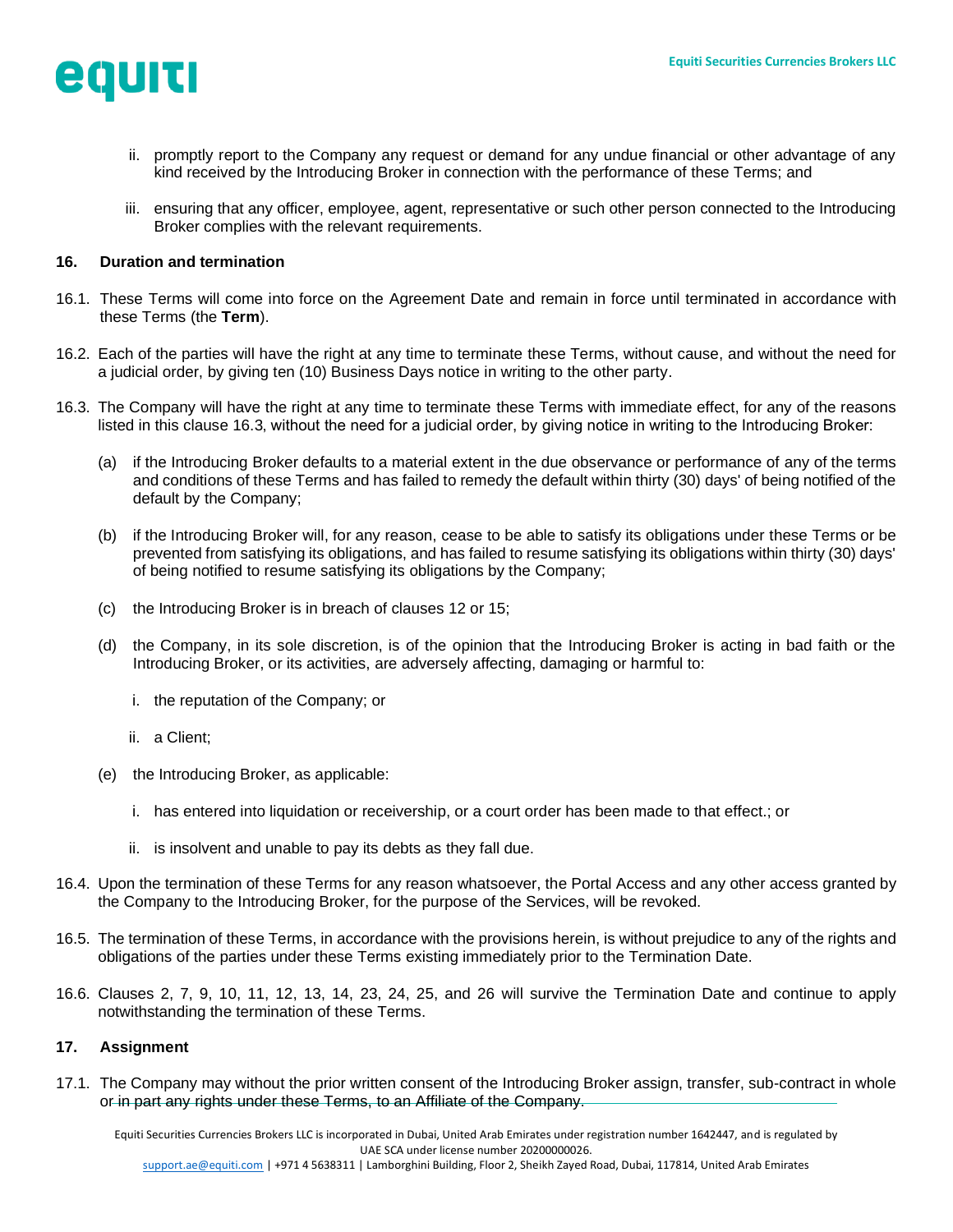

17.2. Unless otherwise expressly provided in these Terms, a party may not without the prior written consent of the other party assign, transfer, sub-contract whole or in party any right under these Terms, to a third party.

### **18. No agency or partnership**

- 18.1. Nothing in these Terms is intended, or will be deemed, to constitute a party the agent or partner of the other party or authorise a party to make or enter into any commitments for or on behalf of the other party.
- 18.2. Each party confirms it is acting on its own behalf and not for the benefit of any other person.

#### **19. Variation**

These Terms, including the Schedule, will only be capable of being varied by agreement in writing executed by each of the parties (or its duly authorised representative). For the avoidance of doubt, an update to these Terms, notified by the Company to the Introducing Broker, and accepted by the Introducing Broker, will be deemed to be executed and accepted by both parties.

## **20. Rights of third parties**

Subject to clauses [17](#page-9-3) and [26.3,](#page-12-0) a third party, who is not a party to these Terms, will not have rights to enforce any of the terms of these Terms, unless such right is expressly granted to a third party under these Terms.

#### **21. Entire agreement**

These Terms constitutes the entire agreement and understanding between the parties relating to its subject matter and supersedes previous agreements, arrangements or understandings (whether written or oral) between the parties relating to such subject matter.

#### **22. Force Majeure**

Neither party will be in breach of these Terms nor liable for delay in performing, or failure to perform, any of its obligations under these Terms if such delay or failure result from events, circumstances or causes beyond its reasonable control (including but not limited to events such as war, political embargos or sanctions, epidemics or pandemics). In such circumstances the time for performance will be extended by a period equivalent to the period during which performance of the obligation has been delayed or failed to be performed. If the period of delay or nonperformance continues for three (3) months, the party not affected may terminate these Terms by giving thirty (30) days' written notice to the affected party.

#### <span id="page-10-0"></span>**23. General**

- 23.1. The rights and remedies provided in these Terms are cumulative and not exclusive of any rights or remedies provided by law.
- 23.2. Notwithstanding that any provision of these Terms may prove to be illegal or unenforceable, the remaining provisions of these Terms will continue in full force and effect.
- 23.3. These Terms are not exclusive, and the Company retains the right to enter into similar agreements with other introducing brokers at any time.

### <span id="page-10-1"></span>**24. Notices**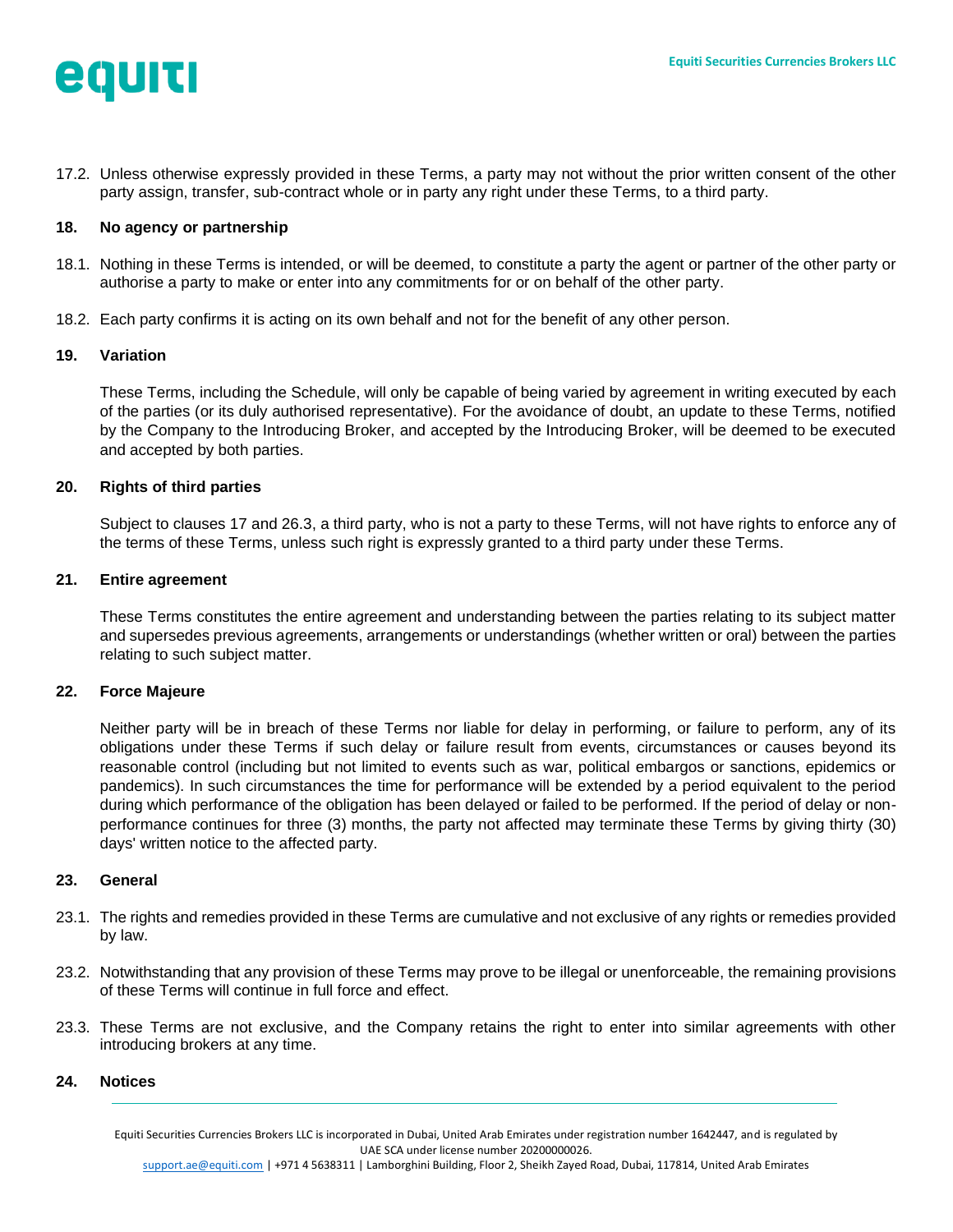

- <span id="page-11-2"></span>24.1. All notices required to be given or information supplied by either of the parties to the other pursuant to the provisions of these Terms must be in writing and must be sent either:
	- (a) by hand with a copy sent by registered post;
	- (b) by registered post;
	- (c) by email; or
	- (d) through the Portal,

in each case, to the address or email address given in these Terms for the purpose and marked for the attention of the person so given, or to such other address or email address as may from time to time be notified in writing by either of the parties to the others.

In the case of service on the Company to:

Equiti Securities Currencies Brokers LLC, a company incorporated with limited liability under the laws of the Emirate of Dubai, United Arab Emirates

For the attention of: Equiti Securities Currencies Brokers LLC Compliance Email address: [compliance.uae@equiti.com](mailto:compliance.uae@equiti.com)

with a copy to: Equiti Group Legal Email address: [legal@equiti.com](mailto:legal@equiti.com)  For the attention of: Equiti Group Legal

In the case of service on the Introducing Broker to:

Such person, at such address, and for the attention of and to the email address of such person as registered on the Introducing Broker's Account.

- 24.2. A notice given under these Terms will be deemed to have been received:
	- (a) delivered by hand, upon delivery to the address referred to in clause [24.1;](#page-11-2)
	- (b) if sent by registered post, seven (7) Business Days after the date it is posted; and
	- (c) if sent by email or through the Portal, when confirmation of its delivery has been recorded by the sender's computer.

#### <span id="page-11-0"></span>**25. Governing law**

These Terms will be governed by, construed, interpreted and applied in accordance with the laws of the United Arab Emirates.

### <span id="page-11-1"></span>**26. Dispute resolution**

<span id="page-11-3"></span>26.1. Any dispute arising out of or in connection with these Terms including any dispute regarding the existence, formation, performance, interpretation, nullification, termination or invalidation of these Terms, will be referred to and finally resolved by arbitration in accordance with the Rules, which Rules are deemed to be incorporated by reference into this Clause. For the purposes of any arbitration proceedings commenced pursuant to this Clause: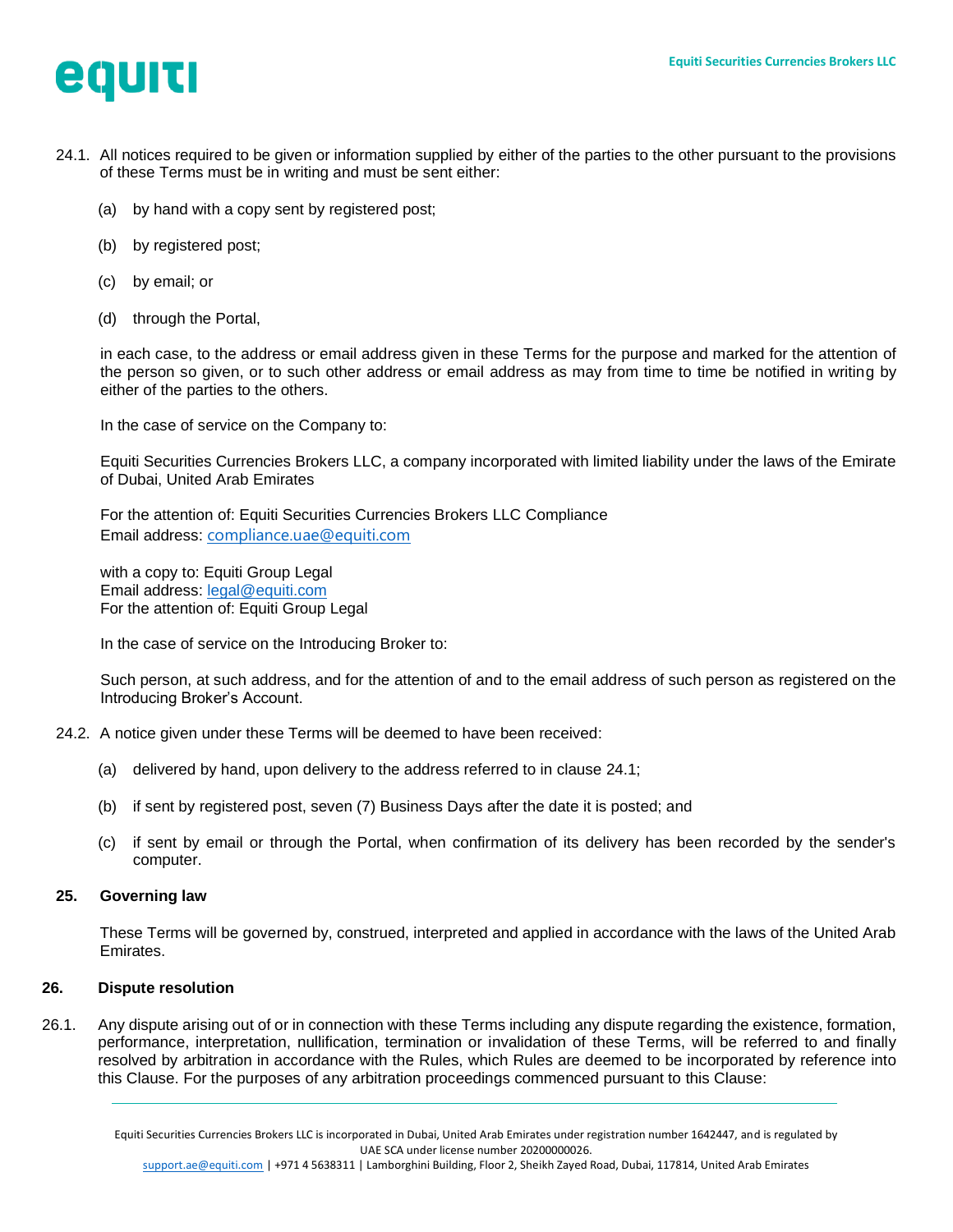

- (a) the number of arbitrators will be one (1);
- (b) the seat (or legal place) of arbitration will be the Dubai International Financial Centre, Dubai, UAE;
- (c) the place at which the arbitration takes place will be the Dubai International Financial Centre, Dubai, UAE;
- (d) the language to be used in the arbitral proceedings will be English; and
- (e) the governing law of the contract will be the substantive laws of the United Arab Emirates.
- <span id="page-12-1"></span>26.2. None of the parties will:
	- (a) challenge any arbitral award made pursuant to arbitration proceedings conducted in accordance with clause [26.1;](#page-11-3) and
	- (b) object to or challenge any application to enforce any arbitral award made pursuant to arbitration proceedings conducted in accordance with clause [26.1](#page-11-3) in any court,

and each party agrees that it will submit to the jurisdiction of that court for the purposes of those enforcement proceedings.

<span id="page-12-0"></span>26.3. Clause [26.1](#page-11-3) [26.2](#page-12-1) will be binding on any person who acquires rights under these Terms by operation of law or otherwise. Any such person who intends to commence legal proceedings in relation to a dispute arising out of or in connection with these Terms will, as a precondition of commencing such proceedings, give prior written notice to all the parties that it agrees to be bound by this Clause.

# **Schedule**

### (the Remuneration)

The parties agree that the Company will compensate the Introducing Broker for the provision by the Introducing Broker to the Company of the Services by providing to the Introducing Broker the Remuneration as follows below.

- 1. The Company may, at the Company's sole discretion, offer to the Introducing Broker:
	- (a) a part or the whole of the Spread quoted by the Platform, and the Company will compensate the Introducing Broker that part of the Spread, agreed for Transactions entered into by, or for and behalf of, Introduced Clients, provided the Spread has been applied by the Company to such Transactions, and for the purposes of these Terms the Company will notify the Introducing Broker of the relevant offer.
	- (b) a wider Spread than the Spread quoted by the Platform, and the Company will compensate the Introducing Broker with an amount representative of the wider Spread, less the Spread, agreed for Transactions entered into by, or for and behalf of, Introduced Clients, provided the wider Spread has been applied by the Company to such Transactions, and for the purposes of these Terms the Company will notify the Introducing Broker of the relevant offer.
- 2. The Company may, at the Company's sole discretion, offer to the Introducing Broker: